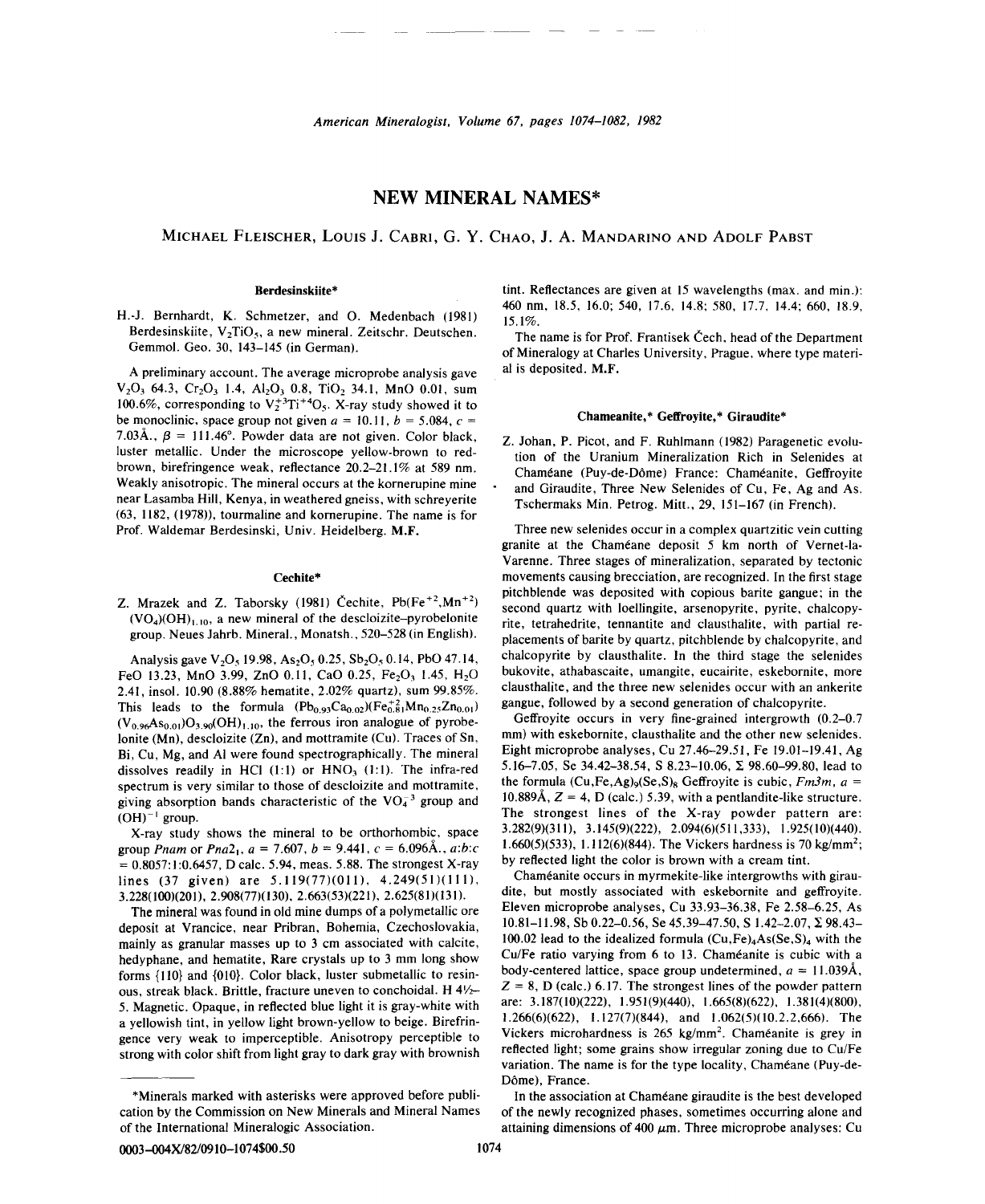The names geffroyite and giraudite are for Jacques Geffroy, metallurgist at the Commissariat a I'Energie atomique, and Roger Giraud, in charge of the microprobe laboratory of the BRGM-CNRS, respectively. A.P.

#### Furutobeite\*

Asahiko Srigaki, Arashi Kitakaze, and Yoshitsugu Odashima (1981) Furutobeite, a new copper-silver-lead sulfide mineral. Bull. Mineral. 104, 737-741 (in English).

Microprobe analyses of? grains gave (range and av.): Cu 40.2- 40.6, 40.4; Ag 15.5-15.8, 15.7; Pb 26.5-26.8, 26.6; S 16.6-16.9, 16.8, sum 99.0-99.7, 99.5%, corresponding (av.) to  $Cu_{4.88}Ag_{1.12}Pb_{0.99}S_{4.02}$ , or  $(Cu, Ag)_6PbS_4$ . When heated, the mineral decomposes at  $100\pm2^{\circ}$  C into galena plus a solid solution of CuAgS and CU2S, which when cooled forms stromeyerite and chalcocite. The mineral is etched iridescent by  $20\%$  FeCl<sub>3</sub> solution and is blackened instantly by 20% KCN solution, negative to KOH, HCl 1:1,  $HNO<sub>3</sub>$  1:1 and  $HgCl<sub>2</sub>$  solution.

Single crystal study showed it to be monoclinic, space group *Cm, C2,* or *C2/m,*  $a = 20.025$ ,  $b = 3.963$ ,  $c = 9.705$ Å.,  $\beta =$ 101.57°.  $Z = 4$ , D. calc. 6.74. The strongest X-ray lines (19 given) are 3.43(5)(310), 2.95(9)(112, $\overline{4}03$ ), 2.61(5)(312), 2.55(7)( $\overline{5}12,\overline{6}03$ ),  $2.50(10)(\overline{1}13)$ .

In reflected light gray with a creamy yellowish tint. Weakly birefringent; moderately anisotropic with color effects from light yellow to dark brown. Reflectances: 480 nm, 32.0-34.6; 546, 32.8-34.9; 589, 33.2-35.2; 657, 33.6-34.6%. Hardness (25 g load) 100-108 kg/sq.mm.

The mineral occurs in bornite-rich ore, Furutobe mine, Akita Prefecture, Japan, as grains  $10-300 \mu m$ , associated with bornite, stromeyerite, galena, sphalerite, tennantite, sometimes digenite and electrum. It is replaced by stromeyerite.

The name is for the mine. M.F.

#### JohiIlerite\*

P. Keller, H. Hess, and P. J. Dunn (1982) Johillerite, Na  $(Mg,Zn)$ <sub>3</sub>Cu(AsO<sub>4</sub>)<sub>3</sub>, a new mineral from Tsumeb, Namibia. Tschermaks Min. Petrog. Mitt. 29, 169-175 (in German).

Johillerite has been recognized only in a single specimen consisting of altered tennantite with chalcocite. In cavities in this specimen the succession of secondary minerals conichalcitecuprian adamite-johillerite is found. The exact source is not known but the paragenesis suggests that the specimen may be from pillar 9 on level 31. Microprobe analysis gave  $Na<sub>2</sub>O$  5.4, MgO 18.3, ZnO 5.4, CuO 15.8, As<sub>2</sub>O<sub>5</sub> 55.8, total 100.7% leading to the formula in the title. Johillerite is monoclinic, *C2/c,* with cell dimensions  $a = 11.870(3)$ ,  $b = 12.755(3)$ ,  $c = 6.770(2)$ Å,  $\beta =$  $113.42(2)^\circ$ ,  $Z = 4$ , D (meas.)  $4.15$ , (calc.)  $4.21$ . The strongest lines of the X-ray powder pattern are:  $4.06(5)(221)$ ,  $3.50(4)(310)$ , 3.25(8)(112), 2.75(10)(330,240), 2.64(5)(311,132,402) and 1.952(4)(133,352). There is a close relation between johillerite

---

0003-004X/82/0910-1075\$00.50

and o'danielite,  $Na(Zn, Mg)_3H_2(AsO_4)_3$ . Johillerite is violet and transparent. In radial aggregates thin (010) platelets elongated parallel to *c* are recognizable; average dimensions are  $1.0 \times 0.3$  $\times$  0.1 mm. Cleavage: {010} perfect, {100} and {001} good; H(Mohs) 3. The name is in honor of the late Professor Johannes-Erich Hiller of Stuttgart. A.P.

# Plumbotellurite\*

E. M. Spiridonov and O. I. Tananaeva (1982) Plumbotellurite, *a-*PbTeO<sub>3</sub>, a new mineral. Doklady Akad. Nauk SSSR, 262, 1231-1235 (in Russian).

Electron microprobe analyses of 3 samples (E.M.S., analyst), with standards synthetic  $PbTeO<sub>3</sub>$ ,  $TeO<sub>2</sub>$ , Sb, Se, and analyzed hessite, chalcopyrite, and tellurobismuthite, gave Pb 54.0-54.5, Bi 0.44-0.57, Sb 0.05-0.21, Ag none-0.30, Te 33.4-33.8, Se none-O.IO, S none-0.04, 0 12.0-12.5, sum 100.7-101.2%. The average corresponded to the formula  $(Pb_{1.006}Bi_{0.010}Sb_{0.004})$  $Ag_{0.005}$ ) (Te<sub>1.012</sub>Se<sub>0.004</sub>S<sub>0.015</sub>)O<sub>2.955</sub>, or PbTeO<sub>3</sub>. The DTA pattern shows inflections at 540-560° (transformation to  $\beta$ -PbTeO<sub>3</sub>) and at  $780^\circ$  (oxidation to PbTeO<sub>4</sub>).

The X-ray pattern coincides with that of synthetic  $\alpha$ -PbTeO<sub>3</sub>. The mineral is orthorhombic,  $a = 8.423$ ,  $b = 13.739$ ,  $c =$ 9.199Å.,  $Z = 12$ , D. calc. 7.16, meas. 7.2. The strongest X-ray lines (67 given) are: 3.21(32)(041), 3.17(100)(140), 3.099(35)(202,230), 2.980(29)(141,013), 2.857(25)(103). Weak spacings (not given) were observed, which corresponded to those of synthetic  $PbTeO_4$ .9PbTe $O_3$ . Plumbotellurite is a dimorph of triclinic fairbankite (65, 809 (1980)).

The mineral is gray, yellow-gray, to brown, streak yellowishgray. In reflected light, gray to brownish-gray, distinctly anisotropic. Biaxial, positive 2V about 50°,  $\alpha = 2.19$ ,  $\beta = 2.23$ ,  $\gamma =$ 2.35. Microhardness 30-42, av. 38 kg/sq.mm. Cleavage not observed.

The mineral occurs as replacement rims and pseudomorphs after altaite in the Zhana-Tyube deposit, northern Kazakhstan. The name is for the composition. Type material is in the Fersman Museum, Acad. Sci. USSR, Moscow. M.F.

#### Plumbotsumite\*

P. Keller and P. J. Dunn (1982) Plumbotsumite,  $Pb_5(OH)_{10}Si_4O_8$ , a new lead silicate from Tsumeb, Namibia. Chem. der Erde, 41, 1-6 (in German).

Electron microprobe analysis gave PbO 76.7, SiO<sub>2</sub> 16.5, H<sub>2</sub>O (loss of weight) 6.2, sum 99.4%, close to the theory. The mineral dissolves with difficulty in hot  $HNO<sub>3</sub>$ . The water is lost at 495 $^{\circ}$  C.

Weissenberg and precession photographs show it to be orthorhombic, pseudohexagonal, space group  $C222_1$ ,  $a = 15.875$ ,  $b =$ 9.261,  $c = 29.364\text{\AA}$ ,  $Z = 10$ , D. calc. 5.56, meas. (pycnomete 5.6. The strongest X-ray lines (35 given) are 14.70(7)(002), 7.99(6)(110),  $3.65(10b)(008,025,315)$ ,  $3.12(8b)(027,317)$ , 2.47(7)(0.2.10,3.1.10), 1.633(6)(828,916,0.0.18), 1.476(6)(844).

Colorless, transparent. Cleavage  $\{001\}$  perfect. H  $\sim$  2. Optically biaxial, neg.,  $2V = 32^{\circ}$ ,  $r < v$ , *ns*  $\alpha = 1.922$ ,  $\beta = 1.933$ ,  $\gamma =$ 1.938,  $X = c$ ,  $Z = a$ 

The mineral occurs in irregular to skeletal grains up to  $1 \times 1 \times$ 0.5 mm. in size. Crystals are thick tabular on (001), commonly twinned. It occurs on alamosite and is incrusted by melanotekite. The exact locality in the Tsumeb mine is not known.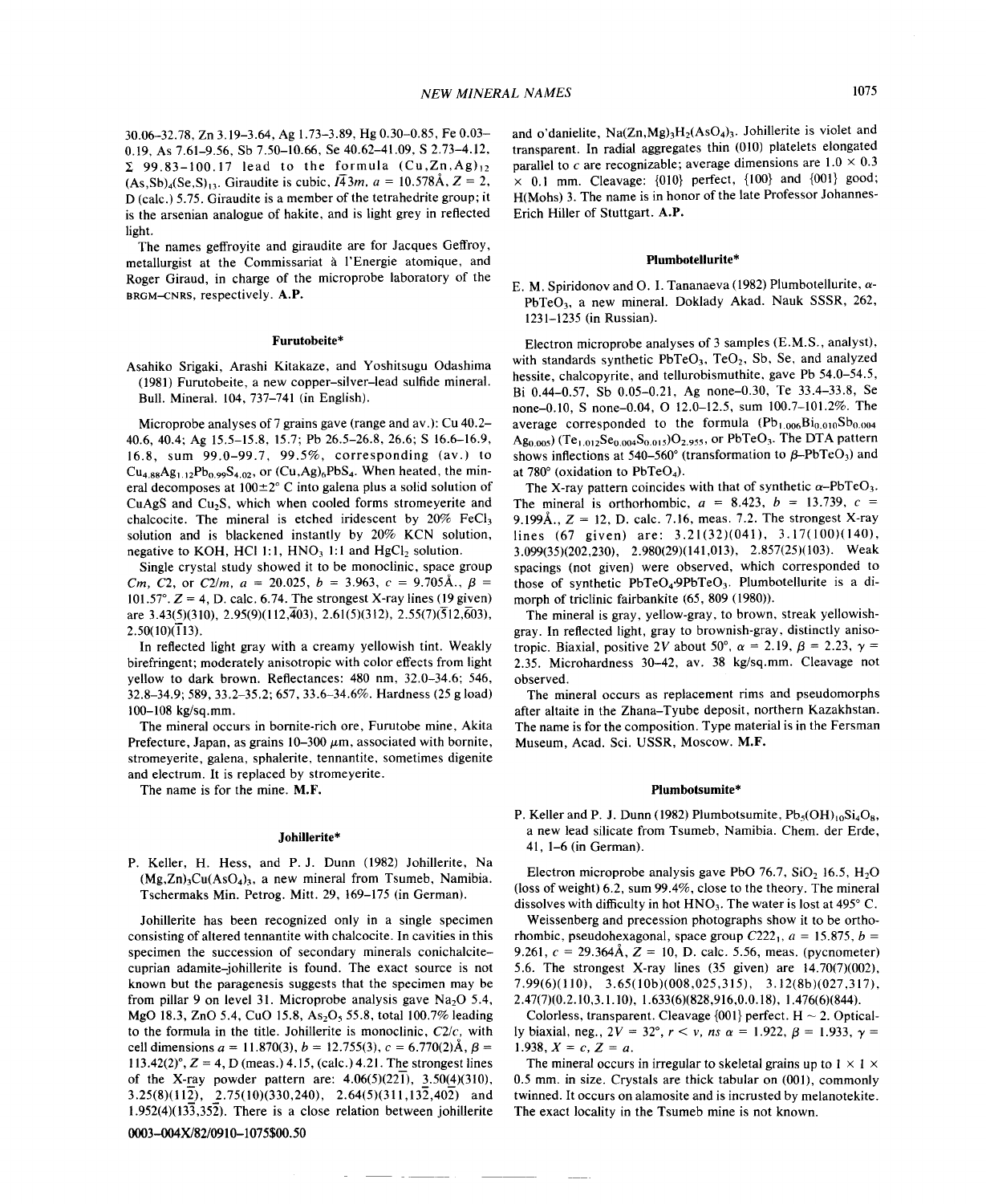The name is for the composition and the locality. Type material is at the Univ. of Stuttgart, Germany, and the Smithsonian Institution, Washington. M.F.

#### Revdite\*

A. P. Khomyakov, G. E. Cherepivskaya, T. A. Kurova, and V. P. Vlasyuk (1980) Revdite, a new mineral. Zapiski Vses. Mineralog. Obsh., 109, 566-579.

Analysis of the mineral gave SiO<sub>2</sub> 45.21, Na<sub>2</sub>O 22.25, K<sub>2</sub>O 0.08, H<sub>2</sub>O 32.50, sum 100.4%, corresponding to Na<sub>1.91</sub>  $Si<sub>2</sub>O<sub>5.91</sub>$ .4.79H<sub>2</sub>O, or  $Na<sub>2</sub>Si<sub>2</sub>O<sub>5</sub>$ . The mineral dissolves slowly in water at room temperature, giving an alkaline reaction to phenolphthalein, dissolves quickly in cold dilute acids. The DTA curve shows endothermic breaks at 160° and 860° C (dehydration and fusion) and an exothermic effect at 520° (Structural rearrangement?). The infra-red spectrum shows molecular  $H<sub>2</sub>O$ .

X-ray study shows the mineral to be triclinic, space group *PI* or P1, unit cell  $a = 27.470$ ,  $b = 10.006$ ,  $c = 6.995$ A.,  $\alpha = 90.00^{\circ}$  $\beta = 97.29^{\circ}$ ;  $\gamma = 100.49^{\circ}$ ,  $Z = 8$ . The strongest lines (51 given) are  $13.37(76)(200); 4.46(100)(600); 3.79(42)(421,121,221);$ 3.34(71)(800); 2.879(38)(612,512,312); 2.501(48)(240).

The mineral occurs as irregular rounded deposits up to 1-2 em in diameter in ussingite veinlets cutting nepheline syenites in deep workings on Mt. Karnasurt, Lovozero massif, Kola Peninsula. It is colorless, transparent, luster vitreous to pearly. Cleavages very perfect {100}, perfect {01O}. H about 2 D 1.94 (hydrostatic suspension), 1.93 calculated from X-ray data. Optically biaxial, negative,  $ns \alpha = 1.469$ ,  $\beta = 1.482$ ,  $\gamma = 1.490$  (all  $\pm 0.002$ ),  $2V = 75^{\circ}$  meas. 75.6° calc. The plane YZ is nearly parallel to (100),  $Y \wedge c = 0$ –10° in different sections.

The name is for the village Revda. Murmansk district, near the occurrence. Samples are preserved in the Mineralogical Museum, Acad. Sci. USSR, Moscow, and in the Geol. Museum, Kola Branch Acad. Sci. USSR, Apatite. M.F.

### Sveite\*

J.E.J. Martini, (1980) Sveite, a new mineral from Autana Cave, Territorio Federal Amazonas, Venezuela Trans. Geol. Soc. S. Africa, 83, 239-241.

Analysis of material dried over silica gel gave  $N_2O_5$  18.26, Cl 8.50, SO<sub>3</sub> 2.65, P<sub>2</sub>O<sub>5</sub> 0.17, C < 0.30, Al<sub>2</sub>O<sub>3</sub> 37.12, K<sub>2</sub>O 5.18,  $(NH_4)_2O < 0.02$ ,  $H_2O$  29.25, insol. (quartz) 0.10, sum  $101.23 - (O=Cl_2)$  1.92 = 99.31%, corresponding to  $K_{1.07}Al_{7.07}$  $(NO_3)_{3.28} (SO_4)_{0.32} Cl_{2.32} (PO_4)_{0.02} (OH)_{15.96} \cdot 7.77 H_2 O$  or  $KAl_7$  $(NO<sub>3</sub>)<sub>4</sub>Cl<sub>2</sub>(OH)<sub>16</sub> · 8H<sub>2</sub>O.$ 

DTA study showed a strong broad endothermic peak at 240°C (loss of wt. 49%) and weak ones at  $400^{\circ}$ C (loss of wt. 6%), 1000 $^{\circ}$ C (loss of wt. 3%), and 1150°C (loss of wt. 1%). Dissolved by HCI and HNO<sub>3</sub>. In water swells to ten times its volume and leaves a gelatinous residue (aluminum hydroxide?) which is isotropic.

The strongest X-ray lines  $(54 \text{ given})$  are  $10.20(100)(003)$ , 5.995(35)(022), 3.692(40)(018), and 2.443(55)(309,406), indexed on a monoclinic cell with  $a = 10.89$ ,  $b = 13.04$ ,  $c = 30.71\text{\AA}$ ,  $\beta =$  $92^{\circ}10'$ ,  $Z = 6$ , D calc. 2.185, measured by sink-float 2.0

Color white. Very soft. The mineral forms aggregates of contorted flakes with one perfect cleavage, probably {001}. Optically biaxial, positive,  $ns \alpha = 1.503$ ,  $\gamma = 1.535$ , 2V small.

The Autana Cave is in a precipitous cliff face (height 850 m) in quartzite; the mineral forms white crusts and efflorescences on the walls. These have been formed by solutions trickling down from a bedding plane close to the ceiling. The name is for the Scoiedad Venezolana de Espeleologia, whose members collected the mineral. Type material is at the Univ. Central Venezuela and the Soc. Venezolana Espeleologia, both in Caracas. M.F.

### $Taprobanite (= Taaffeite)$

Robert Moor, W. F. Oberholzer, and Eduard Giibelin (1981) Taprobanite, a new mineral of the taaffeite-group. Schweiz. Mineralog. Petrog. Mitt., 61, 13-21.

Electron microprobe analysis gave  $Al_2O_3$ , 73.63, Cr<sub>2</sub>O<sub>3</sub> 0.12, MgO 21.64, FeO (total Fe) 1.24, MnO 0.12, BeO (by difference) 3.33%; corresponding to  $Be_{1.94}(Mg_{5.92}Fe_{0.19})(Al_{15.94}Cr_{0.02})O_{32}$ , or  $Bemg_3Al_8O_{16}$ .

X-ray study shows the mineral to be hexagonal, space group  $P6_3mc$ ,  $a = 5.684$ ,  $c = 18.332\text{\AA}$ .,  $Z = 2$ , D calc. 3.588, meas. 3.605. The strongest lines are 4.58(50)(004), 2.595(60)(106), 2.415(100)(114),2.043(60)(205), 1.469(50)(2.0.10), 1.421(50)(220).

The mineral is bright red,  $H = 8$ , fracture conchoidal. Optical ly uniaxial, neg.,  $\omega = 1.721$ ,  $\epsilon = 1.717$ , pleochroic, carmine red on 0, yellow-rose on E.

The data were obtained on a single hexagonal-prismatic crystal from Sri Lanka, that was cut as a gemstone of 204 mg.

# *Discussion*

After the mineral and name had been approved by the 1MA commission, it was noted that the X-ray pattern, D, and optical properties were identical with those of taaffeite, described in 1951, (37, 360, (1952)). The name taprobanite (for the old Greek name for Sri Lanka) is therefore unnecessary. The Commission has voted 15-1 to use the name taaffeite. M.F.

### Tolovkite\*

L.V. Razin, N.S. Rudashevskii, and G.A. Sidorenko (1981) Tolovkite, IrSbS, a new sulfoantimonide of iridium from northeastern USSR. Zapiski Vses. Mineralog. Obsch., 110, 474-480 (in Russian).

Analysis by electron probe gave Ir 56.60, 55.00; Pt 0.25, 0.69; Os 0.12,0.49; Ni 0.06, 0.06; Sb 35.00, 34.70; S 9.22, 9.20; sums 100.25, 100.14. This gives an average formula of  $(Ir_{0.993})$  $Pt_{0.009}Os_{0.006}S_{1.014}Sb_{0.993}S_{0.993}$  or an ideal formula of IrSbS.

X-ray powder study suggests similar structure to ullmannite and the pattern is indexed as cubic with  $a = 6.027(3)$ Å, based on the (600), (531) and (440) reflections. The strongest X-ray lines (24 given) are 3.49(6)(111), 2.99(9)(200), 2.69(6)(210), 2.47(6)(211), 2.126(8)(220), 1.813(10)(311), 1.349(6)(420), 1.233(7)(422), 1.146(9)(511 ,333), 1.118(6)(520,432), 1.065(9)(440), 1.019(6)(531), 1.005(8)(600,442). With  $Z = 4$ , D calc. 10.50.

Tolovkite occurs as intergrowths included in Os-Ir alloys which come from Quaternary placer deposits associated with the Ust'-Bel'skii (Alpine-type) hyperbasite-gabbro massif in the basin of the Tolovka river in northeastern U.S.S.R. The inclusions are anhedral (18  $\times$  18  $\mu$ m) and also form aggregates with a skeletal isometric crystalline outline (up to  $50 \times 72 \mu$ m). The grains are corroded on the surface. Under the binocular, particles of tolovkite have a steel-gray color, metallic luster, concoida1 fracture, and are non-magnetic. The mineral is very hard, with  $VHN_{10} = 1522$  (1431-1703). Under reflected light tolovkite is gray, distinctly paler than laurite but has a very pale-brown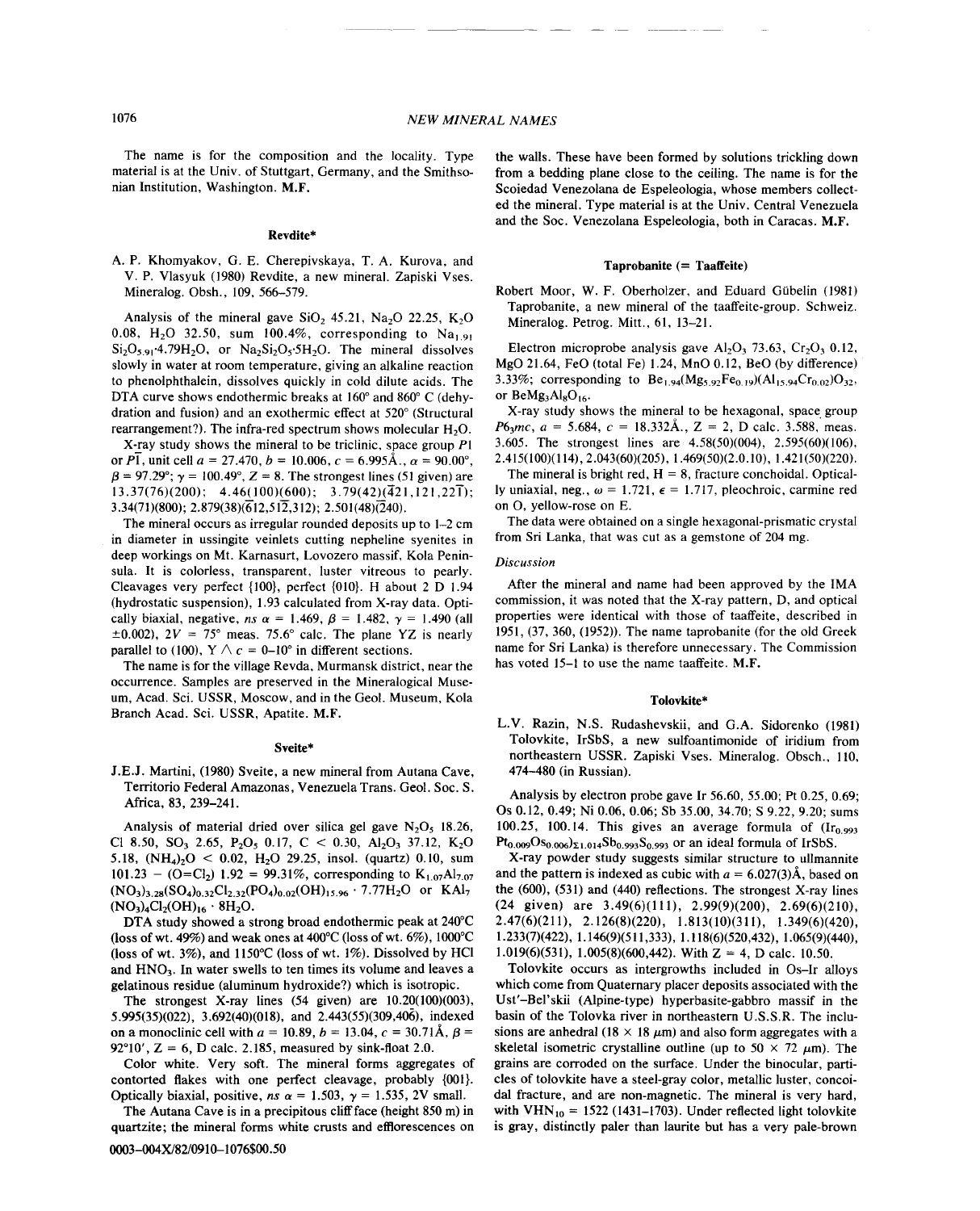tint. Bireflection is absent and it is isotropic. Reflectance measurements (R%, nm) gave 36.7(442), 39.0(468), 39.9(484), 42.0(525), 42.5(554), 42.9(586), 43.5(621), 43.8(666), and 44.0(699).

The name is for the locality. Type material (polished section) at the Mining Museum, Leningrad Mining Institute.

Discussion: The 1.182 line of the X-ray pattern should be the (510). The wavelengths chosen for reflectance are unusual. L.J.C.

# Vanmeersscheite\*, Meta-vanmeersscheite\*

Paul Piret and Michel Deliens (1982) Vanmeersscheite, U  $(UO<sub>2</sub>)<sub>3</sub>(PO<sub>4</sub>)<sub>2</sub>(OH)<sub>6</sub>·4H<sub>2</sub>O$ , and meta-vanmeersscheite, U  $(UO<sub>2</sub>)<sub>3</sub>(PO<sub>4</sub>)<sub>2</sub>(OH)<sub>6</sub>·2H<sub>2</sub>O$ , new minerals. Bull. Mineral., 105, 125-128 (in French).

Microprobe analyses of vanmeersscheite (VM) by J. Wantier (5 analyses) gave  $P_2O_5$  10.1-10.6, av. 10.4; UO<sub>3</sub> 79.4-81.6, av. 80.76, H<sub>2</sub>O (by difference) 7.9–10.5, av. 8.84%, corresponding to  $3.96UO_3$ '1.03P<sub>2</sub>O<sub>5</sub>'6.87H<sub>2</sub>O. Analyses of metavanmeersscheite (MVM) (5) gave  $P_2O_5$  9.6-11.0, av. 10.20, UO<sub>3</sub> 81.8-84.5, av. 83.24,  $H<sub>2</sub>O$  (by difference) 5.2–7.2, av. 6.56, corresponding to  $4.01UO<sub>3</sub>·0.99P<sub>2</sub>O<sub>5</sub>·5.02H<sub>2</sub>O.$ 

X-ray study ofVM showed it to be orthorhombic, space group  $P2_1mn$ ,  $a = 17.06$ ,  $b = 16.76$ ,  $c = 7.023$ Å.,  $Z = 4$ , D calc. 4.67. For MVM, orthorhombic, space group *Fdd.*  $a = 34.18$ ,  $b =$ 33.88,  $c = 14.074 \text{Å}$ .,  $Z = 32$ ; D calc. 4.49. The strongest lines for VM (27 given) are 8.39(100)(020), 5.96(80)(220), 4.18(70)(040), 3.069(70)(501), 2.887(70)(521). For MVM, the strongest lines (25 given) are  $8.49(100)(040)$ ,  $6.01(90)(440)$ ,  $5.38(50)(260)$ , 4.23(50)(080),3.516(50)(004), 3.073(70)(10.0.2), 2.886(60)(10.4.2).

Both minerals occur as plates elongated on [001], forms noted (010),(100),(101),(101). Cleavage {010} good, {100} less so. Weakly pleochroic, yellow to pale yellow. For VM, optically biaxial, neg.,  $2V - 56^{\circ}$ ,  $\alpha = 1.704$  (calc.),  $\beta = 1.715$ ,  $\gamma = 1.718$  (both  $\pm 0.002$ ; for MVM, biaxial, neg.,  $2V - 83^{\circ}$ ,  $\alpha \sim 1.67$ ,  $\beta \sim 1.68$ ,  $\gamma$  $\sim$  1.69. Strongly fluorescent in green in short- or longwave UV light.

The minerals occur in the Kobokobo pegmatite, Kivu, Zaire, associated with studtite. The name is for Maurice Van Meerssche, professor of crystallography, Louvain Univ. Type material is at the Univ. of Louvain and at the Royal Museum of Central Africa, Tervuren, Belgium. M.F.

#### Vismirnovite\*, Natanite\*

N. K. Marshukova, A. B. Palovskii, G. A. Sidorenko, and N. I. Chistyakova (1981) Vismirnovite,  $ZnSn(OH)_{6}$ , and Natanite, FeSn(OH)<sub>6</sub>, new tin minerals. Zapiski Vses. Mineral. Obsh., 110, 492-500 (in Russian).

These minerals were found in the Trudov and the Mushiston deposits, Central Asia, as oxidation products of stannite, associated with varlamoffite, malachite, azurite, goethite, and other secondary minerals. Natanite also occurs as an oxidation product of hocartite in the Chat-Karagai tin ores.

Microprobe analyses of vismirnovite (6) gave (range and average) Sn 41.0-42.2, 41.8; Fe 0.6-1.4, 0.9; Zn 19.6-21.4, 20.45; Cu 0.1-0.5, 0.3; OH 35.7-36.6, 36.0, sum 99.0-100.1, 99.5%, corresponding (av) to  $(Zn_0.89Fe_0.08Cu_0.01)Sn_{1.00}(OH)_{6.04}$ . Microprobe analyses of natanite (3) gave Sn 42.9-44.8, 43.6; Fe 18.7- 0003-004X/82/0910-1077\$00.50

20.5,19.8; OH 36.0-36.6, 36.3, sum 99.6-100.1%, corresponding (av) to  $Fe_{0.99}Sn_{1.03}(OH)_{5.98}$ . The minerals are dissolved by dilute HCl, insoluble in conc.  $Na<sub>2</sub>CO<sub>3</sub>$ . When heated to 300°, both minerals become amorphous. At 750-800°, natanite yields hematite + cassiterite; vismirnovite Zn-Sn spinel + cassiterite.

The minerals are cubic,  $Pn3m$ ,  $a = 7.69 \pm 0.01$ Å. for natanite,  $Z = 4$ , D calc. 4.035,  $a = 7.72 \pm 0.02$  for vismirnovite,  $Z = 4$ , D. calc. 4.073. The strongest X-ray lines for natanite (18 given) are 3.729(9)(200), 2.709(7)(220), 2.221(5)(222), 1.710(10)(420), and 1.563(7-8)(422); for vismirnovite the strongest lines (15 given) are 3.840(10)(200), 2.217(7)(222), 1.728(9)(420), 1.570(8)(422), 1.031(6)(642).

Vismirnovite is pale yellow, natanite greenish-brown. Luster vitreous, cleavage not observed. Isotropic, *ns* 1.735 for vismirnovite, 1.755 for natanite. Hardness, natanite 315 kg/sq. mm = 4.7; vismirnovite 173 kg/sq. mm =  $3.9$ .

Vismirnovite is named for Vladimir Ivanovich Smirnov, one of the first investigators of tin deposits of Central Asia, natanite for Professor Natan Il'ich Ginsburg, who aided studies of the zone of oxidation of tin deposits. Type material is at the Fersman Mineralogical Museum, Acad. Sci. USSR.

#### *Discussion*

These minerals may be grouped as members of the Schonfliesite group, along with schonfliesite,  $MgSn(OH)_{6}$ , burtite, CaSn  $(OH)_{6}$  (see above), wickmanite MnSn $(OH)_{6}$ , and the unnamed Cu analogue. This and natanite had previously been described (without names), Am. Mineral., 56, 1488 (1971), 65, 1069-1070 (1980). M.F.

#### Wicksite\*

B.D. Sturman, D.R. Peacor and P.J. Dunn (1981) Wicksite, a new mineral from northeastern Yukon Territory, Can. Mineral., 19,377-380.

Wicksite occurs with wolfeite, satterlyite, maricite, pyrite and quartz in nodules found in the Big Fish River area, Yukon (the type locality for wicksite is at latitude 68°28'30"N and longitude 136°29'W).

The mineral is dark blue, almost black, and has a green streak and submetallic luster. Cleavage  $\{010\}$  is good, H =  $4\frac{1}{2}$  to 5. Wicksite is non-fluorescent under ultraviolet light. It occurs as masses and as plates parallel to  $\{010\}$ , striations parallel to  $[100]$ are developed on many plates. No forms other than  $\{010\}$  were observed. Single-crystal X-ray diffraction study gave the following data: orthorhombic, space group *Pbca*,  $a = 12.91(2)$ ,  $b =$ 12.54(2),  $c = 11.64(2)$ Å. Least squares refinement of the Guinie powder data gave: *a* = 12.896(3), *b* = 12.511(3), *c* = 11.634A, Z  $= 4$  (V = 1877.05 Å<sup>3</sup>, JAM). The five strongest lines in the Guinier-deWolff powder pattern are (in Å for Cu*Ka*):<br>3.015(80)(411), 2.910(80)(004), 2.753(100)(042,412), 3.015(80)( 411), 2.910(80)(004), 2.753(100)(042,412), 2.571(40)(422) and 2.118(60)(343,610). D calc. from the unit cell parameters and the ideal composition is 3.58 compared to D meas. 3.54. (If the empirical formula is used, the density is 3.563  $g/cm^3$ , J.A.M.).

Wicksite is optically biaxial  $(+)$ ,  $2V = 66(2)°$  (meas.) and  $72°$ (calc.),  $\alpha = 1.713(3)$ ,  $\beta = 1.718(3)$ ,  $\gamma = 1.728(3)$ . Dispersion of the optic axes is strong,  $r \le v$ . It is strongly pleochroic with absorption  $X = Y > Z$ ; *X* blue, *Y* greenish blue, *Z* pale yellowish brown. The orientation is  $Z = c$  and  $Y = a$ . Some grains show anomalous optical effects with extinction angles up to 5°, but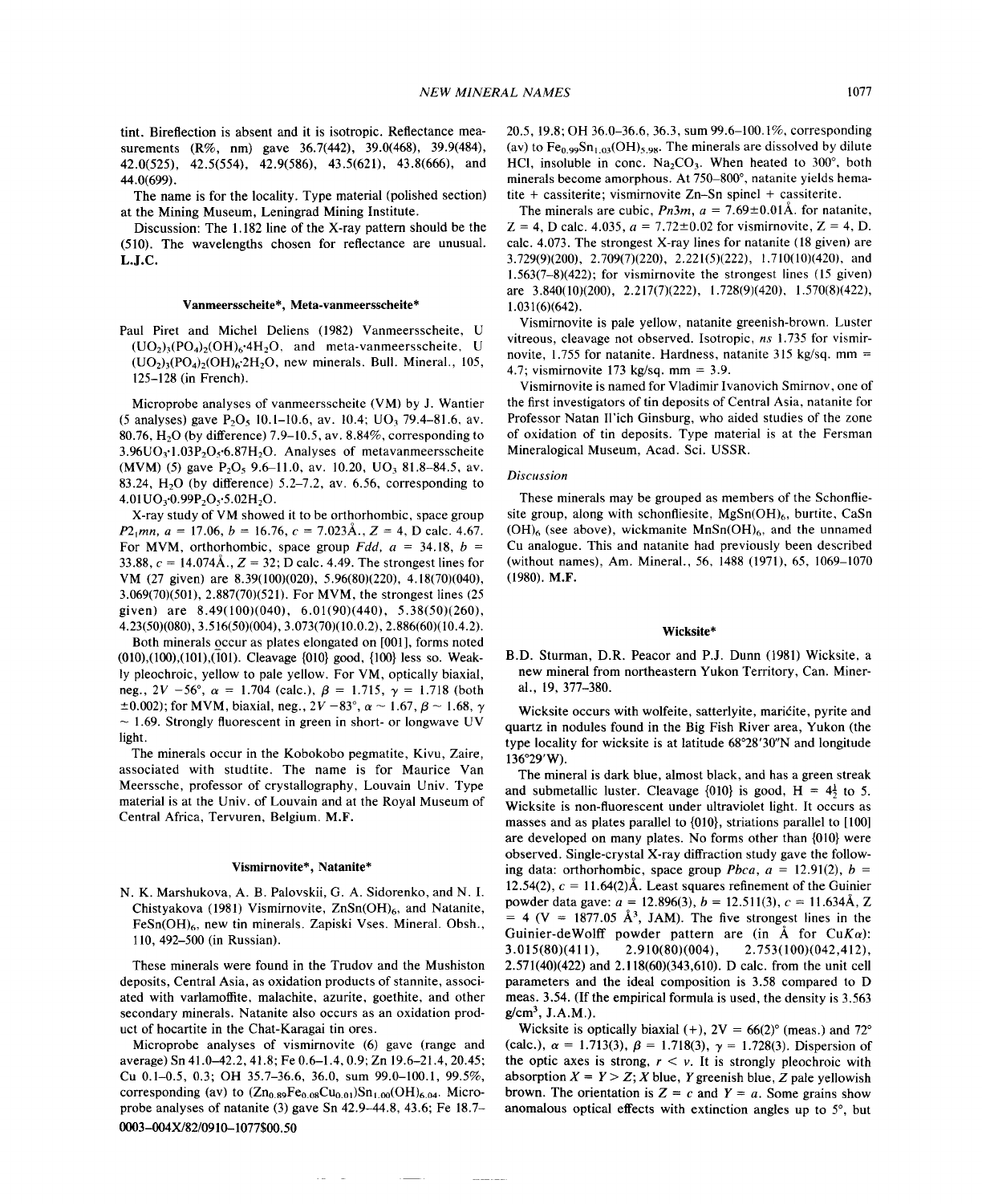single-crystal X-ray study showed that these grains are orthorhombic.

Chemical analysis (FeO by titration with potassium dichromate,  $H<sub>2</sub>O$  by TGA, others by electron microprobe using analyzed wyllieite as a standard) gave:  $A<sub>1</sub>, O<sub>3</sub> 0.51, Fe<sub>2</sub>O<sub>3</sub> 7.98, Na<sub>2</sub>O$ 3.08, FeO 22.66, MgO 3.77, MnO 4.72, CaO 11.05, P<sub>2</sub>O<sub>5</sub> 41.64, H<sub>2</sub>O 3.70, total 99.11 wt.%. The general formula is given as:  $Na_{1.00}$  Ca<sub>1.96</sub> (Fe<sub>3.16</sub> Mn<sub>0.66</sub>)<sub>23.82</sub> Mg<sub>0.94</sub>(Fe<sub>1.00</sub> Al<sub>0.10</sub>)<sub>21.10</sub> P<sub>5.86</sub><br>O<sub>23.52</sub> · 2.06H<sub>2</sub>O or, ideally, NaCa<sub>2</sub>(Fe<sup>2+</sup>,Mn)<sub>4</sub> MgFe<sup>3+</sup>  $PO<sub>4</sub>$ <sub>6</sub> · 2H<sub>2</sub>O. (Calculating an empirical formula on the basis of 26 oxygen ions gives:  $Na_{1.01}Ca_{2.00}(Fe_{3.20}^{2+}Mn_{0.68})_{23.88}Mg_{0.95}$  $(Fe_{1,02}^{3+}Al_{0,10})_{\Sigma1,12} (PO_4)_{5,96} (OH)_{0.15} \cdot 2.01H_2O, J.A.M.).$ 

The name is for Frederick John Wicks, Curator of Mineralogy at the Royal Ontario Museum, Toronto. Type material is preserved at the Royal Ontario Museum, the Smithsonian Institution and the National Mineral Collection, Geological Survey of Canada, Ottawa. J.A.M.

# Zhonghuacerite

Zhang Peishan and Tao Kejie (1981) Zhonghuacerite Ba<sub>2</sub>  $Ce(CO<sub>3</sub>)<sub>3</sub>$ -a new mineral. Scientia Geologica Sinica, 195-196 (in Chinese with English abstract).

Chemical analyses of three samples gave BaO 44.26, 45.93, 45.74; CaO 2.33, 2.76, 3.05; srO 1.79, 1.81, 1.93; MgO 0.85, 0.06,  $2.23$ ; Ce<sub>2</sub>O<sub>3</sub> 10.96, 10.67, 10.11; (La,Nd..)<sub>2</sub>O<sub>3</sub> 13.89, 12.23, 11.91;  $Fe<sub>2</sub>O<sub>3</sub> 2.52, 2.40, 1.50; Al<sub>2</sub>O<sub>3</sub> 0.06, 0.16, 0.08; ThO<sub>2</sub> 0.41, 0.38,$ 0.29; CO<sub>2</sub> 21.10, 20.98, 20.77; F 3.21, 4.00, 3.77; sums (after  $-O = F$ ) 100.03, 99.70, 99.80%. The analyses correspond to  $(Ba_{1.67}Ca_{0.24}Sr_{0.08})(La_{0.49}Ce_{0.39}Fe_{0.18}Mg_{0.12}Al_{0.01}Th_{0.01})C_{2.78}$  $O_{9.76}F_{0.95}$ ,  $(Ba_{1.74}Ca_{0.29}Sr_{0.10})(La_{0.43}Ce_{0.38}Fe_{0.17}Al_{0.02}Mg_{0.01}$  $Th_{0.01}$ )C<sub>2.76</sub>O<sub>9.79</sub>F<sub>1.22</sub>, and (Ba<sub>1.73</sub>Ca<sub>0.32</sub>Sr<sub>0.11</sub>)(La<sub>0.41</sub>Ce<sub>0.36</sub>Mg<sub>0.32</sub>  $Fe_{0.11}Al_{0.01}Th_{0.01}C_{2.73}O_{9.88}F_{1.15}$ . The ideal formula is Ba<sub>2</sub>Ce  $(CO<sub>3</sub>)<sub>3</sub>F$ . The mineral dissolves readily in HCl, HClO<sub>4</sub>, HNO<sub>3</sub> and  $H_2SO_4$ .

The mineral is trigonal,  $a = 5.07$ ,  $c = 9.82A$ ,  $Z = 1$ . The principal X-ray lines are: 3.92(8), 3.419(4), 3.216(10), 2.512(6), 2.123(3), 2.103(10), 1.979(10), 1.638(3), 1.572(3).

The mineral occurs as aggregates of small grains in a metamorphosed dolomite in Bayan Obo, northern China, associated with cebaite, ferro-dolomite, phlogopite, riebeckite, magnetite, and quartz. It is yellow, transparent with vitreous to resinous luster. VHN (aggregates) =  $289-309$  kg/sq. cm,  $H = 4.6$ . D meas. (pycnometer) 4.20-4.40, calc. 4.66. Optically the mineral is uniaxial negative,  $\omega = 1.745$ ,  $\varepsilon = 1.565$ .

The name is for the locality and composition, meaning a cerium mineral for China.

### *Discussion*

Important discrepancies exist in the empirical chemical formulas given in the Chinese original and its English abstract. The number of oxygen atoms is too high in all formulas. The formulas in this abstract are those given in the Chinese original. The English abstract also reported pronounced endothermic peaks at 645° and 800°C on the DTA curve. No reference is given to the name "cebaite" used in the English abstract. The Chinese name for "cebaite" refers to the mineral  $Ba_3Ce_2(CO_3)_5F_2$  reported by Wang et al. (Geochimica, 1, 31-38, 1973) which was translated to "barium parisite" in the English translation journal (Plenum) Geochimica (1, 30-37, Sept. 1974). "Barium parisite", however,

was earlier used by Flink for cordylite (Medd. Grønland 24, 42-49, 1901). The principal X-ray lines of zhonghuacerite are very close to those of huanghoite (Am. Mineral., 48, 1179, 1963). G.Y.C.

### Unnamed CaZn  $(CO_3)_2$

C. L. Garavelli, Filippo Vurro, and Giancarlo Fioravanti (1981) A new mineral,  $CaZn(CO<sub>3</sub>)<sub>2</sub>$ , from Tsumeb, Namibia. Rend. Soc. Ital. Mineral. Petrol., 37, 415-417 (in Italian).

The mineral occurs in two varieties; (A) rhombohedral microcrystals, 0.5 mm, with curved faces, milk-white, pearly luster; (B) smaller, distorted rhombohedral crystals. The average of 4 microchemical analyses by atomic absorption of type A gave CaCO<sub>3</sub> 43.97, ZnCO<sub>3</sub> 51.56, MgCO<sub>3</sub> 2.52, FeCO<sub>3</sub> 1.78, MnCO<sub>3</sub> 0.16, total 99.99%, giving  $Ca_{0.98}$   $(Zn_{0.92}Mg_{0.07}Fe_{0.03}Mn_{0.003})$  $(CO_3)$ . It had  $a = 4.8183 \pm 0.0004$ ,  $c = 16.0295 \pm 0.001 \text{\AA}$ ., D calc. 3.445, meas.  $3.45 \pm 0.02$ , *ns* (Na)  $\omega = 1.750$ ,  $\epsilon = 1.550$  (each  $\pm 0.002$ ).

For type B, microanalysis gave CaCO<sub>3</sub> 50.65, SrCO<sub>3</sub> 0.01, ZnCO<sub>3</sub> 40.67, MgCO<sub>3</sub> 5.24, FeCO<sub>3</sub> 3.67, MnCO<sub>3</sub> 0.46, total 100.70%, corresponding to  $Ca_{1.07}(Zn_{0.70}Mg_{0.13}Fe_{0.07}Mn_{0.01})$  $(CO_3)$ . It had  $a = 4.8355 \pm 0.0004$ ,  $c = 16.1433 \pm 0.0012$ Å, D 3.306 calc., meas.  $3.32 \pm 0.02$ ,  $\omega = 1.734$ ,  $\epsilon = 1.542$ , each  $\pm 0.003$ No X-ray powder data are given.

The mineral occurs perched on dioptase. M.F.

### Unnamed  $Cu(Re<sub>3</sub>M<sub>0</sub>)S<sub>8</sub>$

Mary Ekström and Ulf Hålenius (1982) A new rhenium-rich sulfide from two Swedish localities. Neues Jahrb. Mineral., Monatsh. 6-10 (in English).

Electron microprobe analyses of 3 grains gave: S 26.25, 27.59, 26.78; Re 54.11, 53.48, 52.87; Mo 11.38, 9.36, 10.01; Cu 5.75, 8.64,7.82; Co 0.08, 0.70, 2.40; Ni 0.12, 0.35,1.19; Fe 1.56,2.09, 1.53; sum 99.25, 102.21, 101.86%. After subtracting pyrrhotite from the first, and chalcopyrite and siegenite from the second and third analyses, these give the formulas  $Cu<sub>0.95</sub>$  $(Re_{2.94}Mo_{1.20})S_{8.00}$ ,  $Cu_{1.03}(Re_{3.01}Mo_{1.02})S_{8.00}$ , and  $Cu_{1.09}$  $(Re_{2.94}Mo_{1.20})S_{8.00}$ . The mineral occurs in sulfide-rich Precambrian ultramafic rocks from Njuggträsklinden and from U-mineralized Caledonian quartzites from Solvbacktjarn, both in Sweden. The mineral appears to differ from dzhezkazganite. M.F.

# Unnamed  $Cu(Re<sub>3</sub>Mo)S<sub>8</sub>$ , (Ni, Pd)<sub>5</sub>(Te, Bi)<sub>8</sub>

Mary Ekström and Ulf Hålenius (1982) A new rhenium-rich sulfide from two Swedish localities. Neues Jahrb. Mineral., Monatsh., 6-10.

Microprobe analyses of three grains (first from Njuggträsklinden, others from Solvbacktjarn) gave S 26.25, 27.59, 26.78; Re 54.11,53.48,52.87; Mo 11.38,9.36,9.27; Cu 5.75, 8.64, 7.82; Co 0.08, 0.70, 2.40; Ni 0.12, 0.35, 1.19; Fe 1.56, 2.09, 1.53, sum 99.25, 102.21, 101.86%. After deducting pyrrhotite from the first, chalcopyrite and siegenite from the second and third analyses, these correspond to  $Cu<sub>0.95</sub>(Re<sub>2.94</sub>Mo<sub>1.20</sub>)S<sub>8.00</sub>, Cu<sub>1.03</sub>$  $(Re_{3.01}Mo_{1.02})S_{8.00}$ , and  $Cu_{1.09}(Re_{3.25}Mo_{1.10})S_{8.00}$ .

The mineral was found in Ni-rich ores from Nyuggträsklinden as one small grain  $(20 \times 30 \,\mu\text{m})$ , intergrown with a new telluride,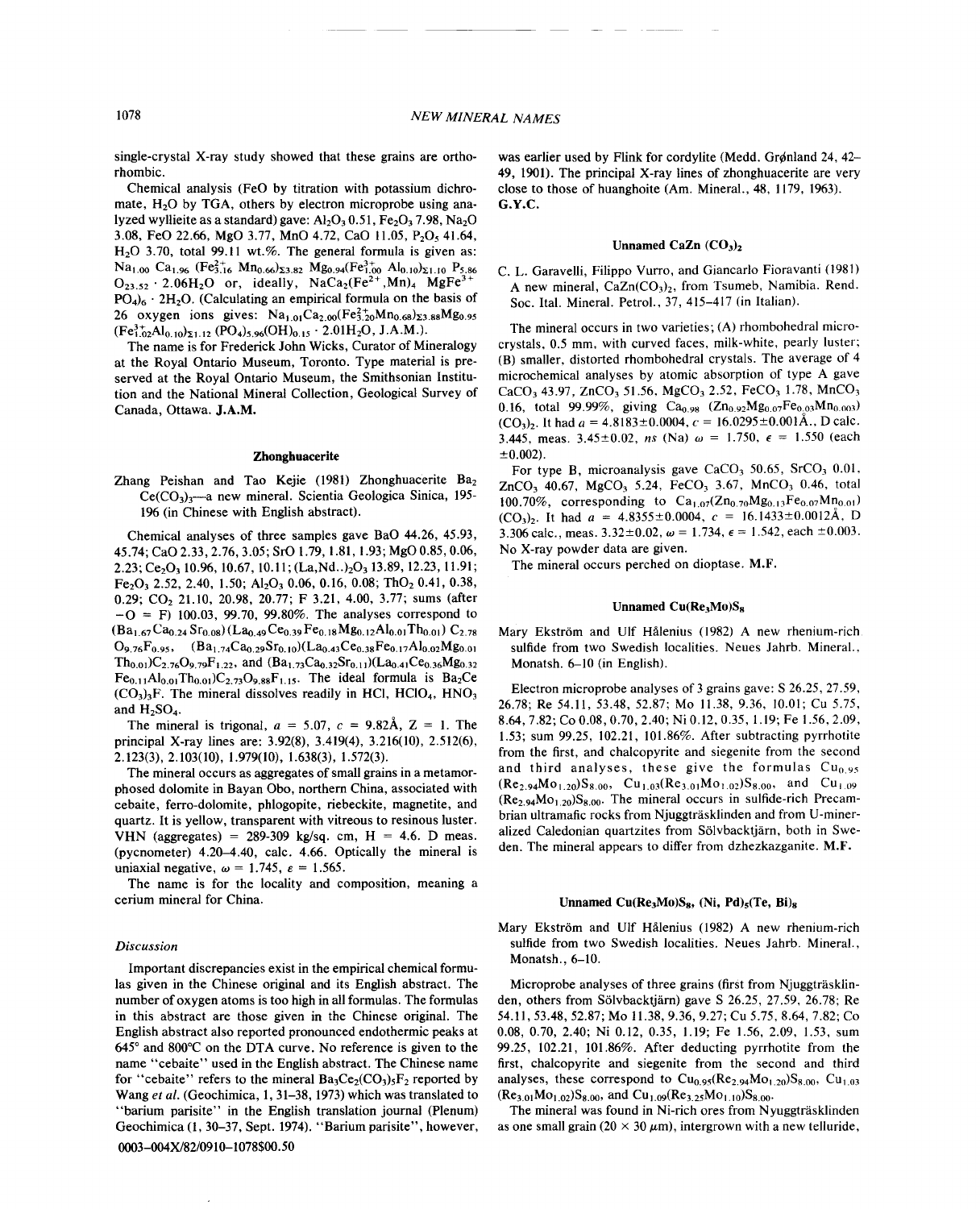$(Ni, Pd)$ <sub>5</sub> $(Te, Bi)$ <sub>8</sub>, as a composite inclusion in pyrrhotite. Five small grains (largest  $5 \times 5 \mu m$ ) were found in U-mineralized quartzites from Solvbacktjarn, at the contact between siegenite and chalcopyrite.

The mineral may be related to synthetic  $Cu(Mo<sub>2</sub>Re<sub>2</sub>)S<sub>8</sub>$ . It appears to be different from the only previously described rhenium mineral, dzhezkazganite  $(CuRes<sub>4</sub>?)$ (48,209(1963)). M.F.

#### Unnamed Ni-S-Sn-Te-Sb mineral

D. R. Hudson and G. A. Travis (1981) A native nickelheazlewoodite-ferroan trevorite assemblage from Mount Clifford, Western Australia. Econ. Geol., 76, 1686-1697.

The average of 3 electron microprobe analyses of inclusions in heazlewoodite gave S 17.0, Te 6.6, Sb 4.0, As none, Sn 8.3, Ni 60.2, Cu 2.9, Fe 0.9, Co 0.1, sum 100.0%, corresponding to  $(Ni_{3.76}Cu_{0.18}Fe_{0.05}Co_{0.01})S_{1.02}(Sn_{0.52}Te_{0.41}Sb_{0.25})$ , or approximately Ni<sub>4</sub>S(Sn,Te,Sb). This occurs in serpentinized peridotites. M.F.

### Unnamed Rh(Te, Bi)<sub>2</sub>

L. J. Cabri, A. J. Criddle, J. H. G. Laflamme, G. S. Bearne, and D. C. Harris (1981) Mineralogical study of complex Pt-Fe nuggets from Ethiopia. Bull. Minéral., 104, 508-525.

Analysis by electron probe gave Rh 22,6, Pt 3.5, Ir 1.2, Te 37.5, Bi 31.3, Sb 2.4, sum 98.5. Formula is  $(Rh_{0.93}Pt_{0.08})$  $Ir_{0.02}z_{1.03}(Te_{1.25}Bi_{0.64}Sb_{0.08}z_{1.97}$  or more simply Rh(Te,Bi)<sub>2</sub>.

The mineral was found in a Pt-Fe alloy nugget from the Joubdo stream, Birbir River, Ethiopia where it occurs as irregular or lenticular inclusions, up to  $10 \times 20 \mu m$  in size. It is pale grey (in air and in oil) and isotropic. It is but one of several platinum-group mineral inclusions in Pt-Fe alloy and also occurs attached to cubanite. Reflectance measurements *(R%,imR%,nm)* gave 49.3, 34.5(400), 49.7, 34.5(420), 50.2, 35.0(440), 50.5, 35.2(460), 50.8, 35.9(480), 51.0, 36.6(500), 51.3, 36.9(520), 51.5, 37.1(540), 51.7, 37.2(560), 51.9, 37.2(580), 52.0, 37.5(600), 52.1, 37.5(620),52.3, 37.6(640), 52.3, 37.6(660),52.4, 37.4(680), 52.5, 37.5(700). Color values (air, oil) are: 0.313, 0.315(x), 0.319, *0.3230'),51.6,* 37.1(Y), 576, 574 (Ad), 1.6, *3.I(Pe).*

#### *Discussion*

The mineral may be related to synthetic  $\alpha$ -RhTe<sub>2</sub>( $a = 6.441\text{\AA}$ , pyrite type) or to a compositional variant of synthetic RhBiTe *(a*  $= 6.504\text{\AA}$ , pyrite type). **L.J.C.** 

### Unnamed  $Rh_2S_3$

Chen Kechiao, Shi Nicheng and Peng Zhizhong (1981) A new platinum group mineral-a preliminary study of the mineral RhzS3. Kexue Tongbao, 26, 728 (in Chinese).

Electron microprobe analysis (pyrite and metallic Rh as standards) gave S 31.05, Rh 68.80, sum 99.85%, corresponding to  $Rh<sub>2</sub>S<sub>3</sub>$ .

Single-crystal X-ray study showed the mineral to be orthorhombic, *Pnca*,  $a = 6.167$ ,  $b = 8.493$ ,  $c = 5.987$ Å,  $Z = 4$ . The strongest X-ray powder diffraction lines are 3.01(100), 2.161(70), 1.761(60), 1.729(80), 1.269(60).

The mineral is bright gray with a pink tint.  $VHN_{20g} = 575$  kg/

0003-004X/82/0910-1079\$00.50

 $mm<sup>2</sup>$ . D calc. for  $Rh<sub>2</sub>S<sub>3</sub>$  6.452. Strongly anisotropic. Reflectance data (R<sub>1</sub>, R<sub>2</sub> in %) are 44.84, 46.21 (405 nm); 45.74, 47.20 (436) nm); 49.74, 46.62 (480 nm); 49.86, 46.98 (526 nm); 51.42, 47.36 (546 nm); 51.23, 47.19 (578 nm); 51.25, 47.52 (589 nm); 50.03, 47.07 (622 nm); 49.17, 46.44 (644 nm); 48.80, 46.77 (656 nm); 49.37,46.55 (664 nm); 48.86, 45.09 (700 nm). Color index (SE) R'visl 50.6002, *X* 0.3384, *Y* 0.3422, Ad 572, Pe 0.0436; R'visZ *47.1592, X* 0.3341, *Y* 0.3342, Ad 587, Pe 0.0064.

The mineral occurs in a placer deposit associated with a dunite type platinum ore body in ultrabasic rocks at Gaositai, Hebei, China. The grain size is  $85 \times 67 \times 50 \mu$ m. The type specimen is deposited at the Geological Museum, Ministry of Geology (Bejing). See abstract of Cabri *et al.*, below. G.Y.C.

#### Unnamed  $Rh<sub>2</sub>S<sub>3</sub>$

L. J. Cabri, A. J. Criddle, J. H. G. Laflamme, G. S. Bearne, and D. C. Harris (1981) Mineralogical study of complex Pt-Fe nuggets from Ethiopia. Bull. Minéral, 104, 508-525.

Analysis by electron probe gave Rh 55.3, Ir 16.1, Pt 1.2, Ru 0.17, S 29.2, sum 101.97 corresponding to  $Rh_{1.74}Ir_{0.27}$  $Pt_{0.02}Ru_{0.01}S_{2.96}$  or more simply  $(Rh, Ir)_2S_3$ .

A single grain (16  $\times$  22  $\mu$ m in size) was found in a Pt-Fe alloy nugget from the Joubdo stream, Birbir River, Ethiopia. The mineral is grey and without apparent bireflection but it is moderately anisotropic, with bluish grey rotation tints. Reflectance measurements  $(R_1\%, {}^{im}R_1\%, R_2\%, {}^{im}R_2\%, \text{ nm})$  gave 46.7, 32,46.1,32.3(400); 46.9,32.2,46.7,32.6(420); 47.1,32.4,47.2, 32.8(440); 47.4,32.6,47.7,33.0(460); 47.7,32.8,48.3,33.3(480); 47.9,33.0,48.5,33.6(500); 48.1, 33.3, 48.9,33.8(520); 48.3,33.4, 49.1, 34.1(540); 48.4, 33.5, 49.4, 34.3(560); 48.5, 33.5, 49.5, 34.4(580); 48.7,33.6,49.6,34.5(600); 48.8,33.7,49.7,34.6(620); 49.0,33.8,49.8,34.6(640); 49.2, 33.9, 50.0, 34.6(660); 49.5, 34.1, 50.1, 34.7(680); 49.8, 34.3, 50.3, 34.8(700). Color values *(R<sub>1</sub>* air, oil,  $R_2$  air, oil) are: 0.313, 0.313, 0.314, 0.314(x); 0.319, 0.320, 0.321, 0.321(y); 48.4, 33.4, 49.2, 34.2(Y); 577, 574, 575, 576( $\lambda d$ ); *1.4,1.7,2.1,2.2(Pe).*

# *Discussion*

Probably equivalent to synthetic  $Rh_2S_3$  (orthorhombic  $a =$ 8.462,  $b = 5.985$ ,  $c = 6.138$ Å) and to unnamed  $(Rh_{1,13}I_{0.93})S_3$ from Gusevogorskiy pluton, Urals, (Begizov et al., 1975, Doklady Akad. Nauk SSSR, 225, 134-137) and from ultramafic rocks at Gaoitai, Hebei, China by Chen et al., see above. L.J.C.

# Unnamed **Ir** mineral

L. J. Cabri, A. J. Criddle, J. H. G. Laflamme, G. S. Bearne, and D. C. Harris (1981) Mineralogical study of complex Pt-Fe nuggets from Ethiopia. Bull. Minéral., 104, 508-525.

Analyses of two grains by electron probe gave Ir 33.2, 43.8; Fe 12.2,4.0; Rh 8.8, 5.1; Ru 5.7,6.3; Pt 8.3,8.3; Os 2.4,1.9; Sb 2.7, 0.58; Ni 0.30, 0.25; sums 73.60,70.23. Pd, Co, Cu, and As were also sought for but not found.

The mineral is found as an alteration product completely or partly replacing euhedral osmium ( $>80$  at % Os) inclusions in Pt-Fe alloy nuggets from the Joubdo stream, Birbir River, Ethiopia. The mineral is dark grey, internally reflecting and isotropic. Reflectance measurements *(R%, imR%,* nm) gave 18.2,7.5(400); 18.2,7.4(420); 18.1,7.2(440); 18.1,7.1(460); 18.0.7.0(480); 17.9,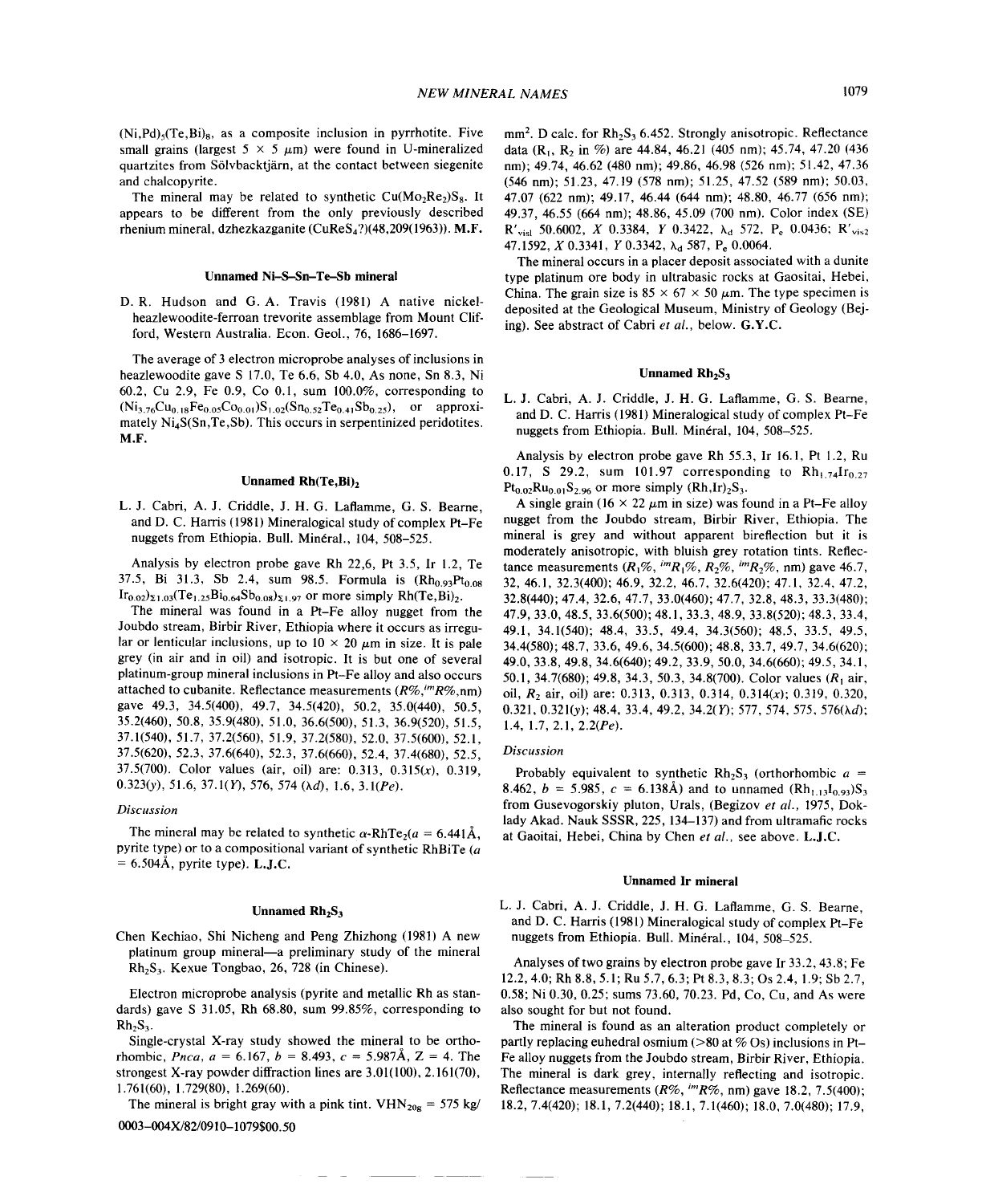6.9(500); 17.9, 6.8(520); 17.8, 6.8(540); 17.8, 6.7(560); 17.8, 6.7(580); 17.7, 6.7(600); 17.7, 6.7(620); 17.7, 6.7(640); 17.7, 6.6(660); 17.7,6.6(680); 17.7,6.6(700). Color values (air, oil) are: *0.309, 0.305(x);* 0.315, 0.310(y); 17.8, *6.8(Y);* 478, *474(Ad); 0.8, 2.8(Pe).*

# *Discussion*

Probably a new mineral species requiring complete analysis and X-ray data. L.J.c.

# Unnamed Pt(Rh,Ir)CuS<sub>4</sub>

L. J. Cabri, A. J. Criddle, J. H. G. Laflamme, G. S. Bearne, and D. C. Harris (1981) Mineralogical study of complex Pt-Fe nuggets from Ethiopia. Bull. Minéral., 104, 508-525.

Analyses of three grains by electron probe gave Pt 39.5, 39.2, 39.8; Rh 17.3, 17.3, 18.4; Ir 6.3, 6.5, 5.2; Cu 12.0, 12.2, 12.4; S 24.6, 24.7, 24.9; sums 99.7, 99.9, 100.7, corresponding to a general formula Pt(Rh,Ir)CuS<sub>4</sub>.

Four grains of the unnamed mineral was found as subhedral inclusions (from 15  $\times$  15 to 15  $\times$  20  $\mu$ m) with rounded "hexagonal" outlines in a Pt-Fe alloy nugget from the Joubdo stream, Birbir River, Ethiopia. The mineral is isotropic and pale grey in air, darker grey in oil. Reflectance data are given for all 3 analysed grains and measurements for the first analysed grain *(R%,imR%,nm)* are 40.2, 26.7(400); 41.1, 27.0(420); 41.6, 27.2(440); 41.8, 27.3(460); 41.9, 27.4(480); 42.0, 27.4(500); 42.0, 27.3(520); 42.0, 27.2(540); 42.0, 27.1(560); 42.0,27.0(580); 42.1, 26.9(600); 42.1, 26.9(620); 42.1,26.8(640); 42.1,26.7(660); 42.1, 26.6(680); 42.1, 26.5(700). Color values (air, oil) are: 0.311, *0.309(x),* 0.317, 0.316(y), 42.0, 27.1(Y), 572, 488(Ad), 0.5, *0.6(Pe).*

# *Discussion*

Synthesis desirable to determine whether ideal formula is  $PtRhCuS<sub>4</sub>$  as suggested by the relatively constant compositions. May be isostructural with malanite (newly proposed as Cu  $(Pt,Ir)_2S_4$ ,  $a = 9.997A$  by Peng *et al.* (1978)—see Am. Mineral. 1980, 65, 408). L.J.C.

# Unnamed RhSbS

L. J. Cabri, A. J. Criddle, J. H. G. Laflamme, G. S. Bearne, and D. C. Harris (1981) Mineralogical study of complex Pt-Fe nuggets from Ethiopia. Bull. Minéral., 104, 508-525.

Analyses of two grains by electron probe gave Rh 25.6,36.2; Ir 17.8,3.0; Pt 3.1, 3.3; Os 0.57, nd; Sb 42.3,44.3; S 10.8, 12.0; As 0.46,0.22; sums 100.63,99.02. A general formula is (Rh,Ir,Pt,Os) (Sb,As)S or more simply RhSbS.

The mineral was found to occur as inclusions in two Pt-Fe alloy nuggets from the Joubdo stream, Birbir River, Ethiopia. Those inclusions vary in size from about 1  $\mu$ m up to 25 × 55  $\mu$ m and were frequently found attached to, and associated with erlichmanite, bornite, and chalcopyrite. The mineral is pale brownish grey and isotropic. Reflectance measurements *(R%:mR%,nm)* gave 46.7, 32.2(400); 47.0, 32.4(420); 47.5, 32.7(440); 48.0, 33.3(460); 48.6, 34.0(480); 49.1, 34.5(500); 49.4, 34.7(520); 49.7,35.0(540); 50.2, 35.5(560); 50.9, 36.3(580); 51.9, 37.0(600); 52.1, 37.3(620); 52.0, 37.0(640); 51.6, 36.4(660); 50.9, 35.7(680); 50.0, 35.1(700). Color values (air, oil) are: 0.3]7, *0.319(x),* 0.322, *0.324(y),* 50.3, *35.6(Y),* 580, 579(Ad), 3.2, *4.5(Pe).*

# *Discussion*

Likely equivalent to synthetic  $RhSbS(a = 6.027\text{\AA})$ , and to unnamed RhSbS from Tulameen, B. C. (Raicevic and Cabri, 1976, CIM Bull. 69, No. 770, 111-119). L.J.C.

# Unnamed Rhodian "pentlandite"

L. J. Cabri, A. J. Criddle, J. H. G. Laflamme, G. S. Bearne, and D. C. Harris (1981) Mineralogical study of complex Pt-Fe nuggets from Ethiopia. Bull. Minéral., 104, 508–525.

Analyses of three grains by electron probe gave Fe 23.0, 31.3, 32.5; Ni 27.7,21.7,21.2; Rh 13.2, 14.1, 13.3; Co 4.0,2.6,2.6; Pt 1.9, nd, nd; Ir 0.17, nd, nd; S 30.5, 31.5, 31.9; sums 100.47, 101.2, 101.5, corresponding to  $(Fe_{3.43}Ni_{3.93}Rh_{1.07}Co_{0.56}Pt_{0.08})$  $[r_{0.01}]_{\Sigma9.08}$  S<sub>7.92</sub>, (Fe<sub>4.55</sub>Ni<sub>3.01</sub>Rh<sub>1.11</sub> Co<sub>0.36</sub>)<sub>29.03</sub>S<sub>7.97</sub>, and (Fe<sub>4.68</sub>)  $Ni_{2.91}Rh_{1.04}Co_{0.35}S_{8.98}S_{8.02}$ . Cu, Ru, and Pd were also sought for but not found.

The mineral was found as inclusions in two Pt-Fe alloy nuggets from the Joubdo stream, Birbir River, Ethiopia where it occurs as micron-sized blebs up to a 10  $\times$  15  $\mu$ m rounded inclusion or as larger lenticular inclusions (up to  $25 \times 110 \ \mu m$ ) with angular and scalloped margins. In the latter case it is found closely associated with unnamed RhS and erlichmanite. It is light brown in color and isotropic. Reflectance measurements *(R%,imR%,nm)* gave 39.7, 30.2(400); 41.5, 30.9(420); 42.6, 31.4(440); 43.5,31.8(460); 44.3,32.1(480); 45.1,32.5(500); 45.9, 33.0(520); 46.6, 33.7(540); 47.4, 34.5(560); 48.2, 35.3(580); 48.9, 35.9(600); 49.5,36.4(620); 50.1,36.9(640); 50.5, 37.3(660); 50.9, 37.7(680); 51.3, 38.0(700). Color values (air, oil) are: 0.321, *0.322(x);* 0.326, *0.325(y);* 47.3, *34.4(Y);* 579, 579(Ad); 5.7, *5.7(Pe).*

# *Discussion*

X-ray data required to confirm pentlandite structure and crystal structure determination to establish whether Rh atom has structural significance requiring species status as for argentopentlandite (Rudashevskiy et al., 1979, Internat. Geol. Rev., 21, 695-698). L.J.C.

### Unidentified Rh-Fe-Ni sulfides

L. J. Cabri, A. J. Criddle, J. H. G. Laflamme, G. S. Bearne, and D. C. Harris (1981) Mineralogical study of complex Pt-Fe nuggets from Ethiopia. Bull. Minéral., 104, 508-525.

Analyses of five grains by electron probe gave Rh 29.9, 30.1, 25.1,24.8,24.5; Ir 5.1,5.3, 11.0, 12.0, 11.9; Pt 1.5, 1.5,0.35, nd, 0.10; Fe 13.1, 13.5, 14.5, 18.8, 18.8; Ni 11.5, 10.9, 12.3, 8.9, 9.2; Cu 5.6, 5.5, 6.3, 6.0, 5.7; Co 1.15, 1.1, 0.57, 0.46, 0.49; S 31.1, 30.9, 29.4, 29.3, 29.4; sums 98.95, 98.8, 99.52, 100.26, 100.09. These analyses correspond to  $Me_{0.95}S_{1.06}$ ,  $Me_{0.94}S_{1.06}$ ,  $Me_{0.97}S_{1.02}$ ,  $Me_{0.99}S_{1.01}$ ,  $Me_{0.98}S_{1.01}$  or more simply MeS.

The mineral(s) occur as inclusions (as large as  $35 \times 80 \ \mu m$  in size) in Pt-Fe alloy nuggets from the Joubdo stream, Birbir River, Ethiopia. The grains are subhedral to rounded with mixed rounded and angular outlines. They appear grey in air, darker in oil, and are not noticeably bireflectant. They are weakly to moderately anisotropic, with grey rotation tints. Reflectance spectra for the first two analyzed grains are very similar; measurements for the first analyzed grain *(R1%, imR,%,R2%,imR2%,nm)* are 38.6, 26.2, 39.1,25.9(400); 39.2, 26.1, 39.5, 26.2(420); 39.5, 26.1, 39.8, 26.4(440); 39.8, 26.1, 40.1,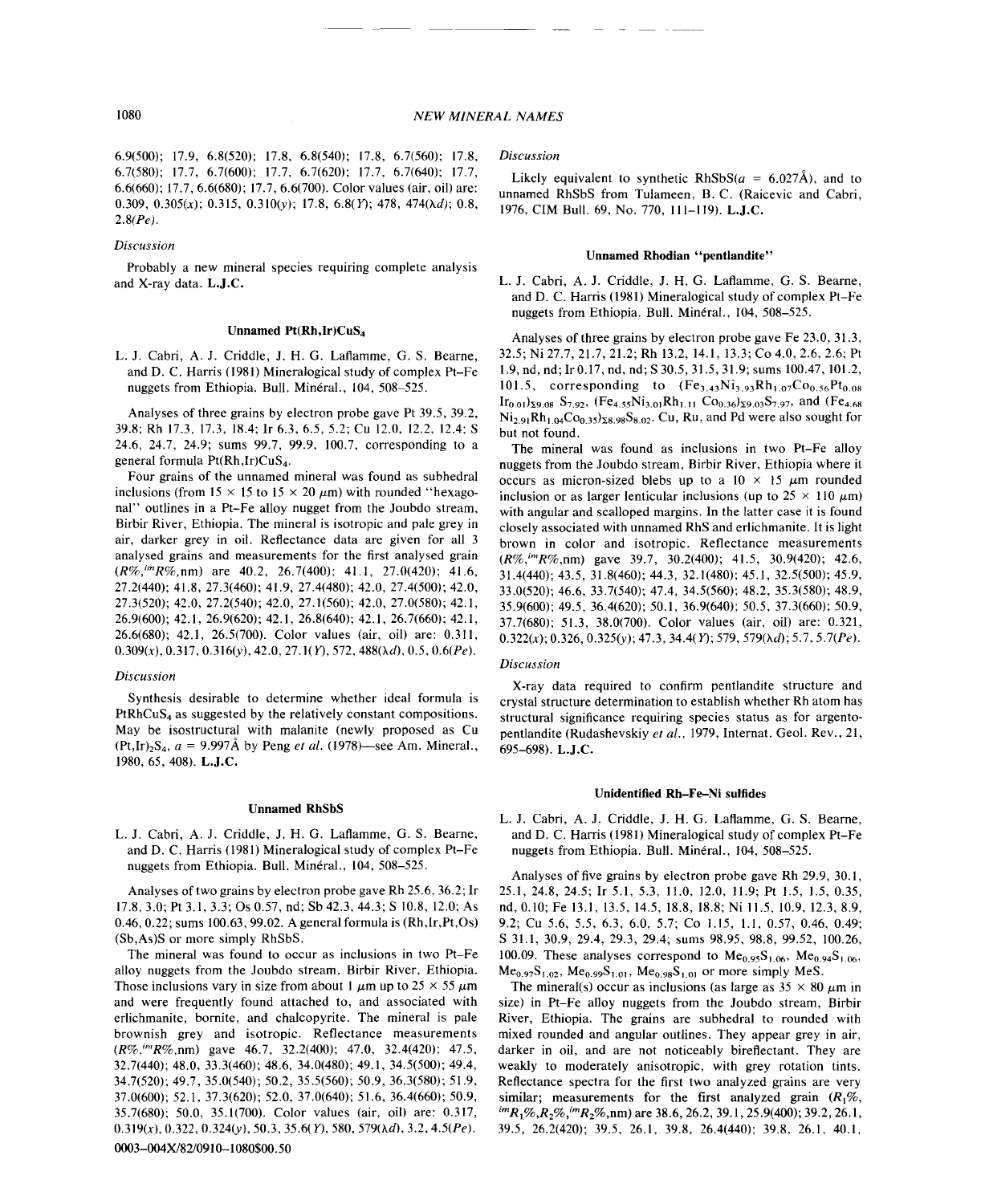26.5(460); 39.9, 26.0, 40.4, 26.6(480); 40.0, 26.0, 40.6, 26.6(500); 40.0,25.9,40.6,26.5(520); 39.9, 25.8, 40.6, 26.5(540); 39.8, 25.8, 40.7, 26.5(560); 39.9, 25.8, 40.7, 26.5(580); 40.0, 25.9, 40.8, 26.5(600); 40.1,26.0,40.9,26.5(620); 40.2, 26.0, 41.0, 26.6(640); 40.3,26.1,41.0,26.6(660); 40.5, 26.1, 41.1, 26.7(680); 40.7, 26.2, 41.1,26.8(700). Color values *(R1* air, oil, *R2* air, oil) are: 0.311, *0.310,0.312, 0.310(x);* 0.317, 0.316, 0.319, *0.317(y);* 39.9, 25.7, 40.7,26.5(1'); 571, 457, 573, 562(Ad); 0.4, 0.3, 1.0, *0.2(Pe).*

# *Discussion*

These grains have apparent mutual replacement between Rh, Ni, and Fe but may be divided into three groups, two of which have apparent constant compositions;  $Rh > Fe > Ni$ ,  $Rh = Fe >$ Ni, and  $Fe > Rh > Ni$ . X-ray data are essential. The first two grains analysed may be equivalent to unnamed  $\sim$  RhS from Hokkaido, Japan (Urashima et al., 1972, Sci. Repts. Kagoshima Univ., 21, 119-135) and from the Witwatersrand, South Africa (Feather, 1976—see Am. Mineral., 1977, 62, 598) but RhS is not known in the Rh-S system and the nearest synthetic compound is  $Rh_{17}S_{15}$ , which is cubic. These sulfides may also be rhodian varieties of pyrrhotite. L.J.C.

# Unidentified Fe-Ni-Ir-Rh sulfide

L. 1. Cabri, A. J. Criddle, J. H. G. Laflamme, G. S. Bearne, and D. C. Harris (1981) Mineralogical study of complex Pt-Fe nuggets from Ethiopia. Bull. Minéral., 104, 508-525.

Analysis of one grain by electron probe gave Fe 11.3, Ni 11.7, Ir 30.9, Rh 9.4, Pt 5.3, Cu 4.7, Co 0.76, S 21.7, sum 95.76 corresponding to  $(Fe_{0.28}Ni_{0.27}Ir_{0.22}Rh_{0.13}Cu_{0.10}Pt_{0.04}$  $Co_{0.02}$ <sub>21.06</sub>S<sub>0.94</sub>. The small size (5  $\times$  7  $\mu$ m) of the analyzed grain is considered to contribute to the low total.

The mineral was found in a Pt-Fe alloy nugget from the Joubdo stream, Birbir River, Ethiopia. It is dark brownish grey and slightly anisotropic. L.J.C.

# NEW DATA

### Liujinyinite, Uytenbogaardtite

Wei Mingxiu (1981) Some new data on the crystal structure of 1iujinyinite. Scientia Geologica Sinica 232-234 (in Chinese with English abstract).

New powder X-ray data of liujinyinite (Am. Mineral., 65, 810, 1980) from Guangdon, China were indexed on the basis of a tetragonal cell with  $a = 10.01$ ,  $c = 11.11\text{\AA}$ ,  $Z = 8$ . Extinctions indicate the space group to be *P4/mmc, P42c* or *P4mc.* The strongest lines (25 given) are 7.13(8)(110), 3.57(9)(220), 3.063(7)(311), 2.708(8)(321), 2.585(10)(114), 2.104(5)(314), 1.543(4)(326). New powder X-ray data of  $Ag_{2.53}Au_{1.16}S_2$  synthesized in China are similar to those of Uytenbogaardtite (Barton *et*  $al.$ , Can. Mineral., 16, 651–657, 1978) and the synthetic  $Ag<sub>3</sub>AuS<sub>2</sub>$ of Graf (Am. Mineral., 63, 496-500, 1968) but contain additional lines, including 2.527(1)(004). The presence of 004 confirms the space group  $P4_122$  or  $P4_1$  deduced by Barton *et al.*, (1978) for uytenbogaardtite. Thus, liujinyinite is polymorphous with uytenbogaardtite.

#### *Discussion*

Single-crystal data are needed to settle the problem. G.Y.C. 0003-004X/82/0910-1081\$00.50

# Jeremejevite

# E. E. Foord, R. C. Erd and G. R. Hunt (1981) New data for jeremejevite. Can. Mineral., 19, 303-310.

Specimens of jeremejevite from the two known localities (Mt. Soktuj, Transbaikal, U.S.S.R. and Cape Cross, Swakopmund, Namibia) have been restudied. Electron microprobe analyses show that the mineral is high in F rather than OH with an ideal formula of  $Al_6B_5O_{15}F_3$ . The empirical formula for the Namibian material is  $(AI_{6.00}Fe_{0.01}^{3+})_{\Sigma 6.01}B_{4.97}Si_{0.01}O_{15.00}F_{2.76}(OH)_{0.24}I_{\Sigma 3.00}$ based on 15 oxygen ions. Optical spectra showed the presence of some OH. Crystals from both localities are zoned; the empirical formula given was derived from analytical data for the rim of a crystal. For Namibian material, the rim is biaxial  $(-)$ ,  $\alpha = 1.637$ ,  $\beta = 1.644, \gamma = 1.645, 2V_{\alpha} = 18^{\circ}, r > v$  distinct,  $X = c, Y = a_2$  $Z = a_1$ , *X* pale blue-violet, *Y* and *Z* colorless; the core is uniaxial  $(-), \omega$  1.644,  $\epsilon$  1.637, O colorless, E pale blue-violet. For the Soviet material, the rim is uniaxial  $(-)$ ,  $\omega$  1.647,  $\epsilon$  1.637. colorless; the core is biaxial (-),  $\alpha = 1.637$ ,  $\beta = 1.646$ ,  $\gamma = 1.647$ ,  $2V_{\alpha} = 33^{\circ}, r > v$  distinct,  $X = c, Y < a_2 = 10^{\circ}, Z < a_1 = 10^{\circ}$ , colorless. Single crystal X-ray studies showed no differences between the uniaxial and biaxial sectors. For the core of Namibian material, the cell parameters refined from the powder data and based on space group  $P6_3/m$  are  $a = 8.5591(3)$ ,  $c =$ 8.1814(6) $\AA$ ,  $V = 519.06(4)\AA^3$ ,  $Z = 2$ . D meas. of Namibia material is 3.294(10) (calc. D of core is 3.288, J.A.M.). The Mohs hardness is  $7 \frac{1}{2}$  and no fluorescence is noted for either material under ultraviolet light. J.A.M.

# Magnesium-Chlorophoenicite and Chlorophoenicite

P. J. Dunn (1981) Magnesium-chlorophoenicite redefined and new data on chlorophoenicite. Can. Mineral., 19,333-336.

Magnesium-chlorophoenicite was originally defined as  $10(Mg, Mn)O, As<sub>2</sub>O<sub>5</sub>·7H<sub>2</sub>O$  on the basis of a faulty analysis. Eleven new electron microprobe analyses of chlorophoenicite (10) and magnesium-chlorophoenicite (1) along with X-ray powder diffraction work show that the two minerals are isostructural. They have the ideal formula,  $M_3Zn_2(OH)_6[As_0, H_0, (O, OH)_3]$ where M is Mn, Mg, Zn, Ca. In chlorophoenicite, Mn is dominant whereas in magnesium-chlorophoenicite, Mg is dominant. New D determinations are: 3.53 (chlorophoenicite) and 3.45 (magnesium-chlorophoenicite). J.A.M.

### Malanite-dayingite

Yu Zuxiang (1981) A restudy of malanite and cobalt-malanite (dayingite). Geol. Rev., 27, 55-71 (in Chinese with English abstract).

Malanite and dayingite (see Am. Mineral., 61, 185, 1976 and 65, 408, 1980) have been re-studied. Re-analysis of malanite by electron microprobe gives Pt 36.77, Ir 25.23, Co 2.60, Pd 0.45, Cu 9.95, Fe 1.00, Ni 0.33, S 23.47, sum 99.80, corresponding to  $(Pt_{1.024}Ir_{0.713}Co_{0.240}Pd_{0.023})_{\Sigma2.00}$   $(Cu_{0.851}Fe_{0.097}Ni_{0.030})_{\Sigma0.978}S_{3.979}.$ New X-ray powder diffraction data (Gandolfi camera) gave a unit cell of 9.910Å. The strongest X-ray lines (19 and 20 given) are: 5.35(6)(111), 2.95(5)(311), 2.50(10)(400), 1.90(8)(333), 1.75(10)(440), 1.015(7)(844),0.783(8)(12.4.0).

Re-analysis of dayingite by electron probe gave Pt 45.33, 45.45, 46.41, 44.56; Co 11.79, 12.09, 11.78, 12.47; Cu 12.99,